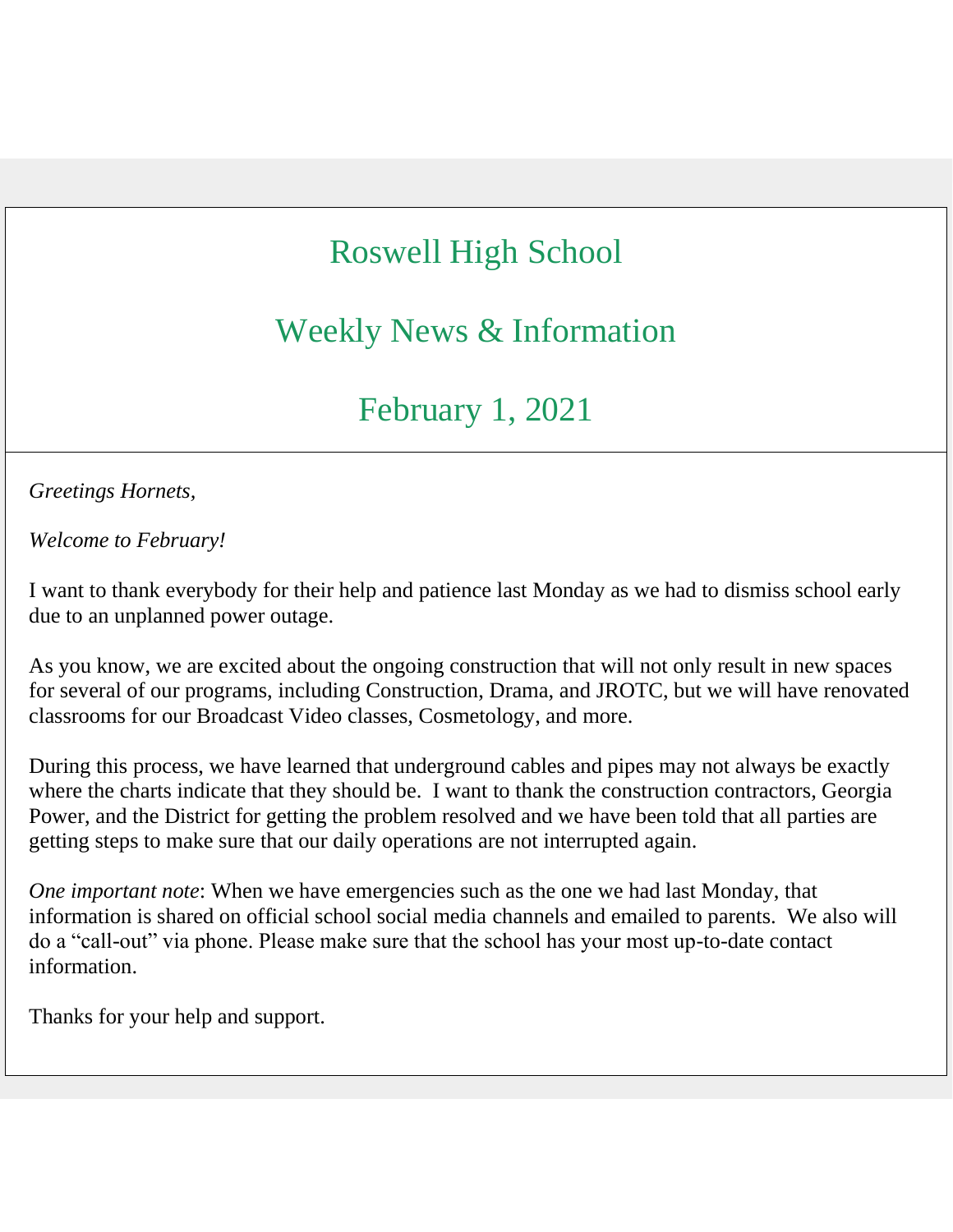#### **Attendance for Remote Students**

As we continue into second semester, there have been some questions about what constitutes "participation" in the class for students who are on Remote Learning.

It is our expectation at Roswell High School that students who are assigned to Remote Learning participate synchronously in all classes as scheduled during the school day. We understand that COVID-19 has created some extenuating circumstances and difficulties for our students. If there is a reason that a student who is assigned to Remote Learning cannot attend class synchronously, the student should immediately communicate with the teacher.

#### **Student Success Skills Lessons (Thank you to RHS Teachers Steffen Math and Emily Garner)**

Our third week of Student Success Skills lessons will focus on fairness, through the lens of social skills. Below, you will find links to the Home Connection literature for each grade level.

According to ReThinkEd: "Fairness is the starting place for all social skills. In fact, our society is founded on the idea that everyone has the right to fair and equal treatment regardless of their race, age, gender, abilities, or beliefs. For a society (or any subgroup of society) to prosper, there needs to be a sense of fairness among its members. Young students begin to understand fairness by learning to share and take turns. As students mature, they develop an understanding that equality is treating everyone the same; whereas fairness is providing everyone what he or she needs to succeed." More specific information for each grade level can be found below:

Week 3- [Social Skills-](https://fultonk12-my.sharepoint.com/:b:/g/personal/garnere_fultonschools_org/EWNeW851l5ZPuwqZAWTMDccBD6cvhGI1eZS7wMdffM7p9Q?e=IZfpnh) Fairness- Grade 9 Week 3- [Social Skills-](https://fultonk12-my.sharepoint.com/:b:/g/personal/garnere_fultonschools_org/EY9IMTqftcBJnv6jBv0UAe0B3zrH24LwvD7YTlsB3G7HUQ?e=1UI7NY) Fairness- Grade 10 Week 3- [Social Skills-](https://fultonk12-my.sharepoint.com/:b:/g/personal/garnere_fultonschools_org/EbFP6iurk05Ino9A7V7mfdEBHSEqgASqo4EwpTHAw7CvDA?e=K4Jb5xhttps://fultonk12-my.sharepoint.com/:b:/g/personal/garnere_fultonschools_org/EbFP6iurk05Ino9A7V7mfdEBHSEqgASqo4EwpTHAw7CvDA?e=K4Jb5x) Fairness- Grade 11 Week 3- [Social Skills-](https://fultonk12-my.sharepoint.com/:b:/g/personal/garnere_fultonschools_org/EaebLWIHrC9Ev0q3FesprXoBIUAEEkvGjzc88kXjGos8JQ?e=EER5w6) Fairness- Grade 12

Thank you for your support!

**Student Mental Health**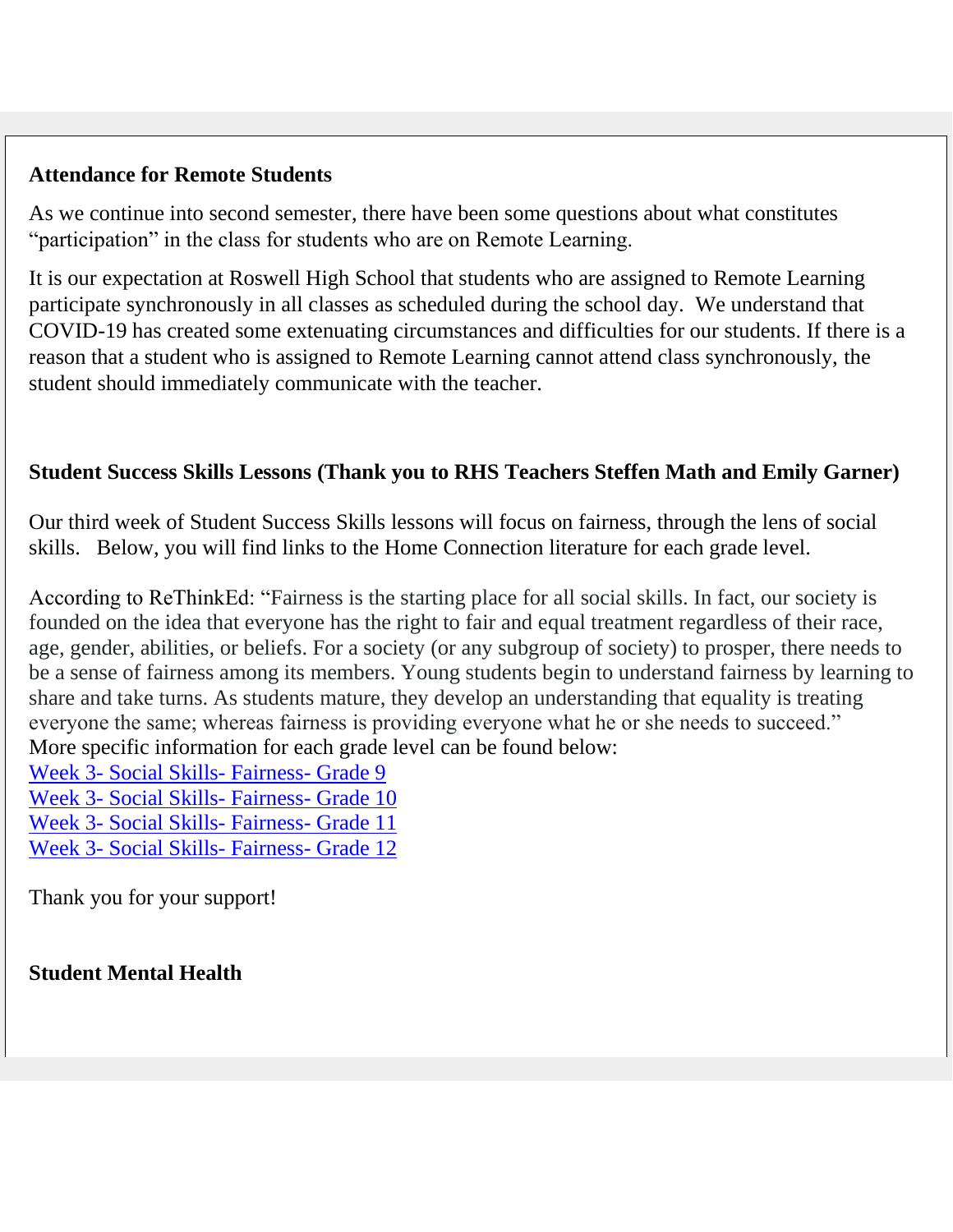We are excited to announce that we have a new onsite mental health partner, CHRIS180. Onsite school therapy services are provided through a partnership between Fulton County Schools and CHRIS180, a non-profit organization with 38 years of helping children and families. Our assigned CHRIS180 therapist, Jazmine McMullen, will start here at Roswell High School the first week of February and will see clients during the school day for therapeutic services. If you feel as though your child may have a need for therapeutic intervention (whether during school through CHRIS180 or outside of the school day with an outside provider), Valerie Rogers [rogersv@fultonschools.org](mailto:rogersv@fultonschools.org) , our school social worker, is always willing to help with referrals. We look forward to welcoming CHRIS180 as a new addition in supporting our student's mental health needs here on campus!

There are other options and resources available as we work to support our kids:

"Text4Help" is available to all FCS middle and high school students. It began in January 2018 through a partnership with the Fulton County Board of Commissioners. Students can text 1-844-201- 9946 and will be connected anonymously to a licensed mental health professional to talk and/or get connected with local mental health resources.

Fulton County Schools has a "Tip Line" to report significant concerns anonymously, such as threats of harm to self or others, bullying, etc. This tool provides an easy way to "see something, say something." Tips can also be submitted at [https://www.fultonschools.org/fcstipline.](https://www.fultonschools.org/fcstipline) Reports of a threat may also be emailed to [safety@fultonschools.org.](mailto:safety@fultonschools.org)

## **ACT at Roswell**

At their January meeting, the FCS Board of Education approved the funding of a school-day administration of the ACT for all FCS **juniors** this spring. This assessment will be optional for any junior who wishes to participate. The district test date will be Tuesday, March 30, 2021. We are still working through many of the details. More information will be shared soon.

#### **Middle School to High School Credits**

For current 9th graders who took classes in Middle School for High School credit and have not opted out, their transcripts have been updated with the honors points and credits that have been awarded.

#### **Report Cards**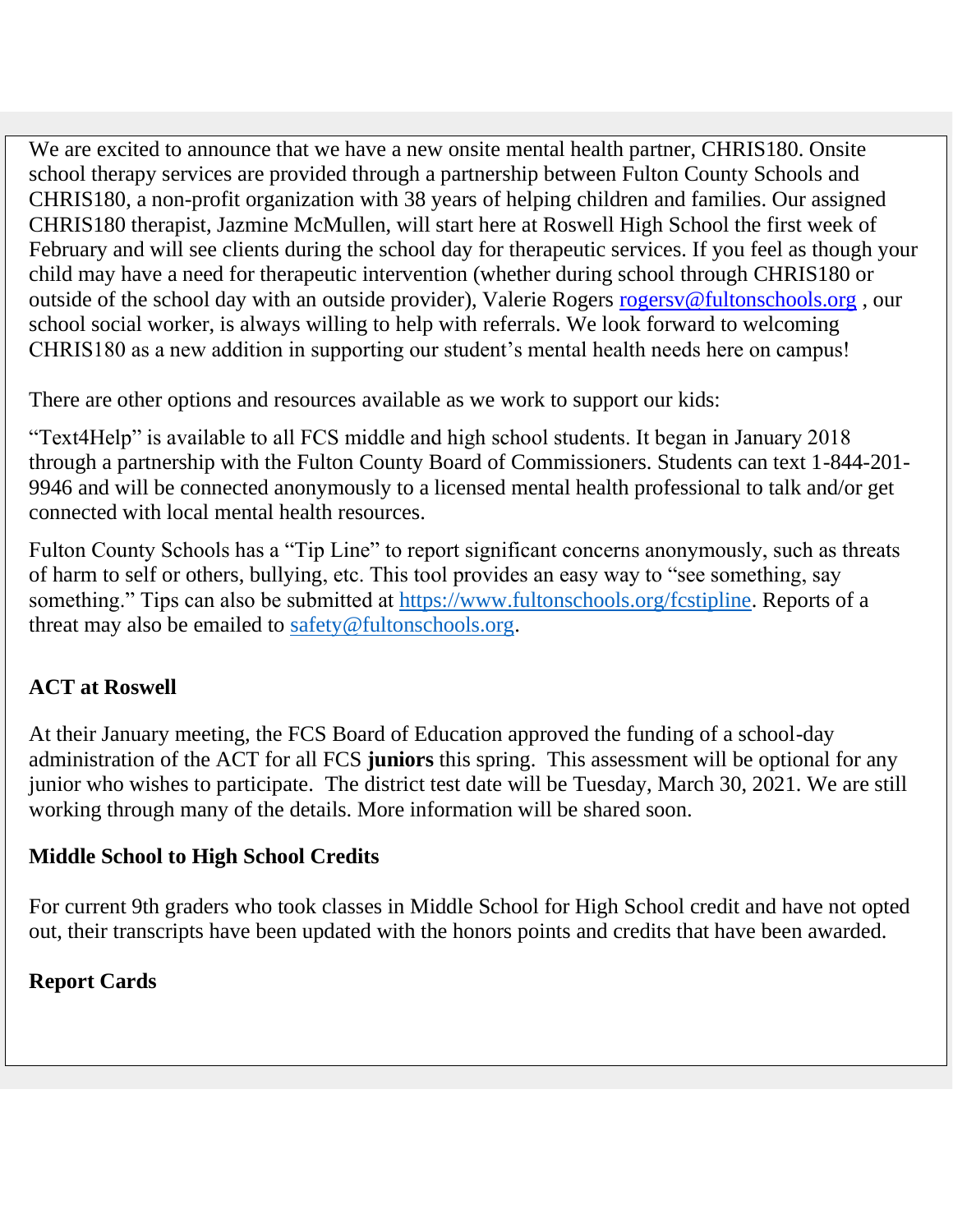Report cards are not currently printable in the Infinite Campus app. It can be viewed but not printed. Parents must use a browser to print a report card if needed.

#### **Valentines' Day Reminders**

As we approach Valentine's Day, it is important to remind families and students that candy, desserts, baked goods (store bought/homemade), or other edible items *are not* to be sold or distributed during school hours. Students who do not adhere to this expectation are subject to disciplinary action for insubordination and all food items will be confiscated. Please discuss this expectation and possible consequences with your student(s).

Please know that taking this measure will help us maintain a safe environment for all students. You can help us protect your student(s) by requesting that they not eat anything given to them by another person, anything that they have not brought from your home or anything not in its original sealed package. Also, to reduce the interaction of front office staff with visitors, any valentine deliveries will not be accepted.

Thank you for your continued partnership in keeping all our students safe at school!

#### **Prospective Parent Information**

Are you aware of a family thinking about Roswell High School for their student? Thank you to our school communications team for developing some information to share all the great opportunities RHS has to offer. To review and share the information, please click [HERE.](https://www.fultonschools.org/cms/lib/GA50000114/Centricity/Domain/7454/Prospective%20Family%20Packet%202021%20rev.pdf)

#### **Learning Environment**

The District now requires parents to complete a form to request a change to your student's learning environment. If you wish to request a change, please download and complete the form linked [HERE.](https://www.fultonschools.org/cms/lib/GA50000114/Centricity/ModuleInstance/34745/Learning%20Environment%20Hardship.pdf) You can then scan the form or take a picture of it and send it to me or Josh Martin.

#### **Rising 9th Grade Night**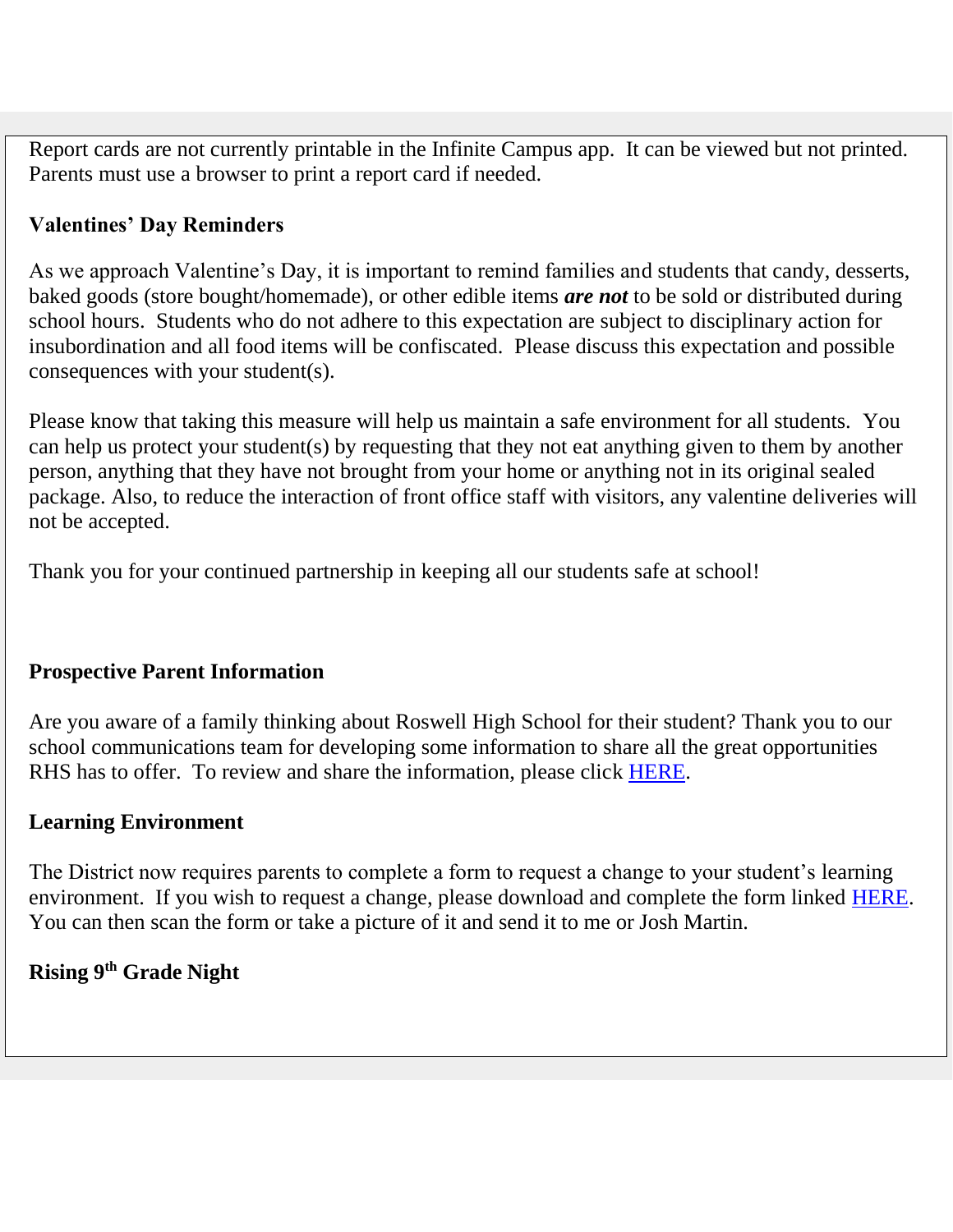A sincere thank you to Ben Sutter, Josh Martin, Jenn Miner, Laura Kouns, and Sara Allegood for putting together our virtual Rising 9<sup>th</sup> Grade Night. If you missed any of the information (or if you are a veteran Hornet parent and just want to review any information), please click some of the links below (and the same information is available on our school website).

- [Video of the Presentation](https://youtu.be/T1BbBmwGa08)
- [Video from the Counselor and Athletic Director](https://youtu.be/ZVKoY59NJcU)
- [Assistant Principal's Presentation](https://www.fultonschools.org/cms/lib/GA50000114/Centricity/Domain/98/Showcase.pdf)

## **Extended Wednesday**

A reminder that, every Wednesday, sixth period will be extended for two primary reasons. One is to provide our face-to-face students who need extra help some dedicated time and the second reasons is to allow our teachers some time to support students who are in Remote Learning.

## **2020-2021 Honor Roll**

With the inclusion of "Incompletes" in gradebooks this year, which are not calculated into numeric grade averages, it is not possible to calculate Honor Rolls or Principal's Lists for either the first or second semester of this year.

## **School Counseling Appreciation Week**

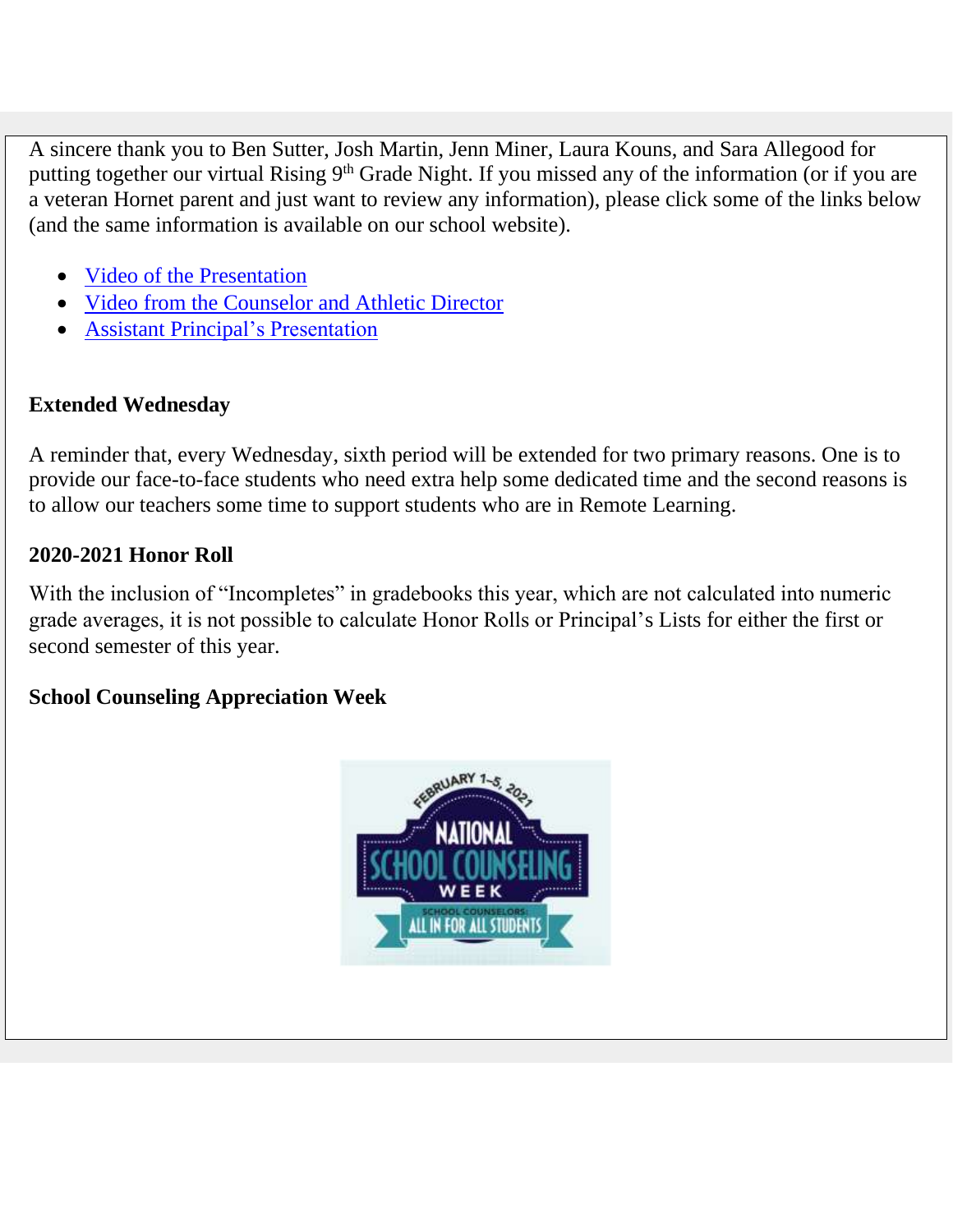This week has been designated as National School Counseling Week. We are fortunate at Roswell to have a dedicated group of professionals in Student Services that strive to meet the diverse needs of all our students.

Thank you to:

| Yolandria Wyche     | Drew Glover          |
|---------------------|----------------------|
| <b>Judy Bissett</b> | Lauren Butler        |
| Malongo Mukenge     | Jennifer Miner       |
| Deb Carstens        | <b>Barb Townsend</b> |
| Naomi Kirk          |                      |

Note: Val Rogers gets her own week for School Social Workers (but we appreciate her as well)

## **Black History Month**



The RHS Black Student Union, under the leadership of Alicia Coffie and Lauren Butler, are working to plan events for Black History Month this year. While the ongoing pandemic presents some challenges in planning activities, thank you to the students for their work and more information will be shared soon.

#### **US Presidential Scholars Program**

Roswell High School is very proud to announce that two Hornets have been named candidates for the US Presidential Scholars Program. According to the [website,](https://www2.ed.gov/programs/psp/index.html) "The U.S. Presidential Scholars Program was established in 1964, by executive order of the President, to recognize and honor some of our nation's most distinguished graduating high school seniors."

Congratulations to our two candidates: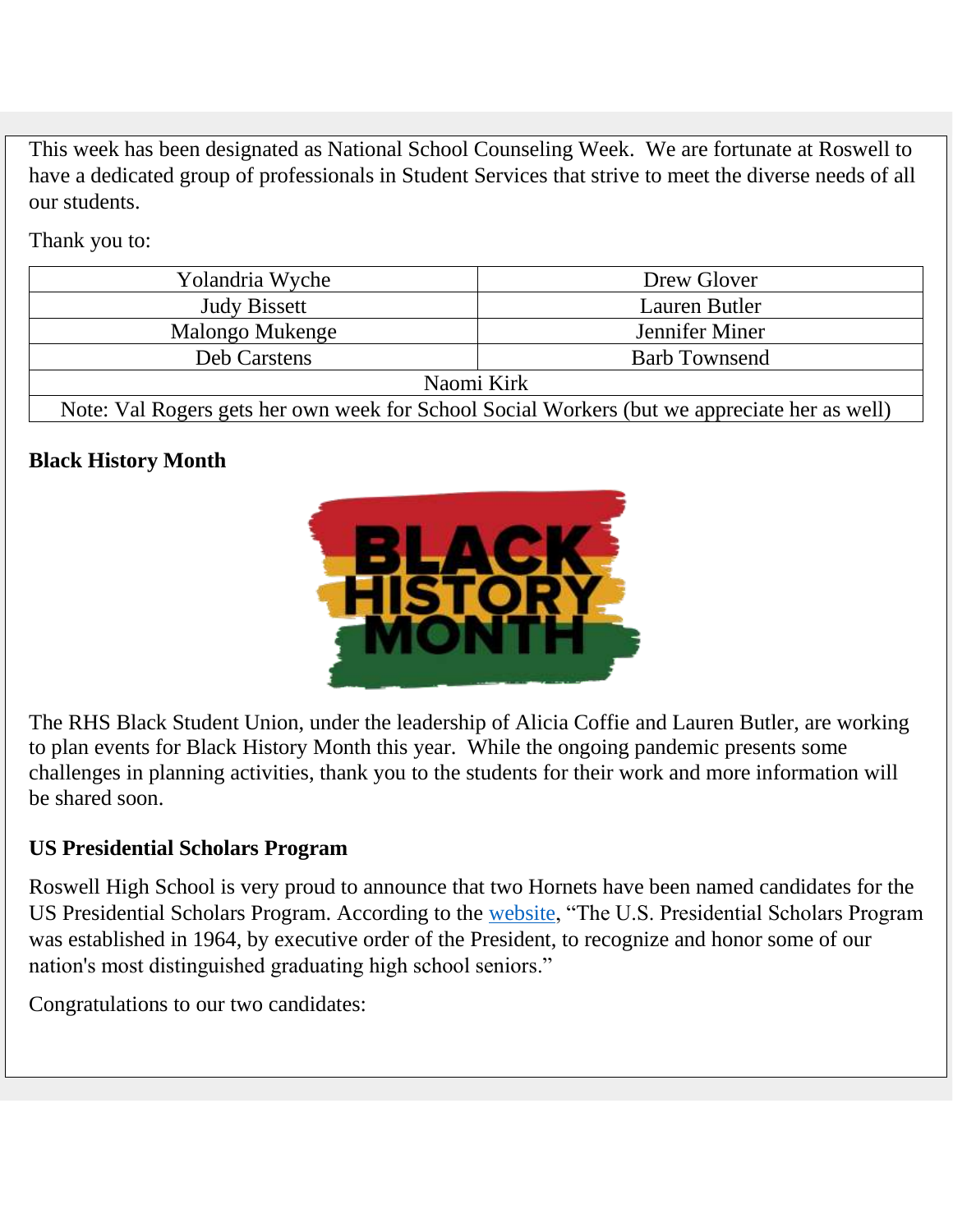- Jordan Freeman
- Sean Robertson

For the complete list, click [HERE](https://www2.ed.gov/programs/psp/2021/candidates.pdf) and good luck to Jordan and Sean!

#### **SkillsUSA**

Congratulations to the Construction students who placed in the Skills USA Region Competition. Tyler Potts - 1st place for Cabinets, Knox Nolte - 2nd Place for Plumbing, Jacob Kassel - 3rd Place for Electrical

## **Eagle Scout (Thank you to Mr. Rosenberg for the information)**

Congratulations to Roswell Senior Veronica Roark who has earned the rank of Eagle Scout! Veronica was one of the first females (along with Zoe Rosenberg) to earn this prestigious rank as a part of the re-designed Scouting program.

## **District Five Honor Band**

Congratulations to the following students who made the District Five Honor Band: Daniel Ross, Harrison Burns, Will Nicholson and Justin Kamina. Congratulations also to Will Nicholson and Justin Kamina for making 1st chair in the District! Justin also made this prestigious group on two different instruments: Clarinet and Baritone Saxophone! Great job!

## **All-State Band**

Congratulations to the following students for earning an audition to the 2nd round of All State Band: Daniel Ross, Will Nicholson, Harrison Burns, Tyler Godoy and Justin Kamina.

**North Fulton Visual Arts Show (Images from @RHSArt)**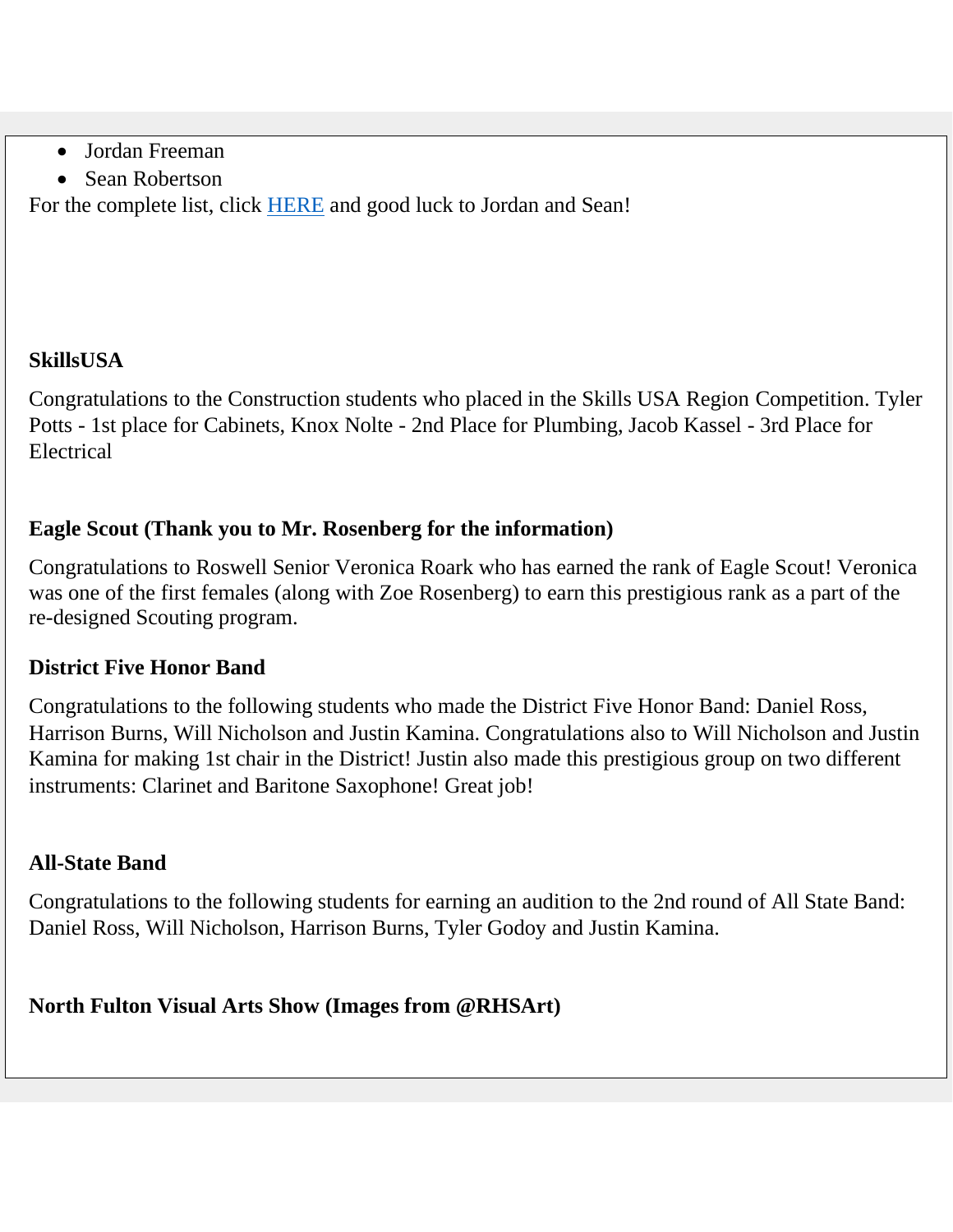Congratulations to the following Visual Arts students that were selected to participated in the North Fulton High School Visual Arts Show at the Roswell Arts Center; Emma Brown, Veronica Soroka, Phoebe Notter, Lathan Rubant, Jackson Merrell, Graham Hills, Daniel Schilstra, Tessa Martin, Madison Ward, Mila Watson. The show will be up this month and the viewing time for our school is Jan. 30th from 1-2.

#### **Roswell Rotary Leadership Award (Thanks to Coach Sutter for the Image).**

Every year, the Roswell Rotary Club awards the Leadership Award to the RHS football player that best exemplifies the spirit of teamwork and leadership. This year, the recipient is Harrison Duncan. Harrison was presented the award at last week's Rotary meeting. Congratulations Harrison!



#### **All-Region XC Team**

Congratulations to the following Hornets that were named to the Region 5-7A All-Region Teams. *9 th Grade Runner of the Year* – Christian Jimenez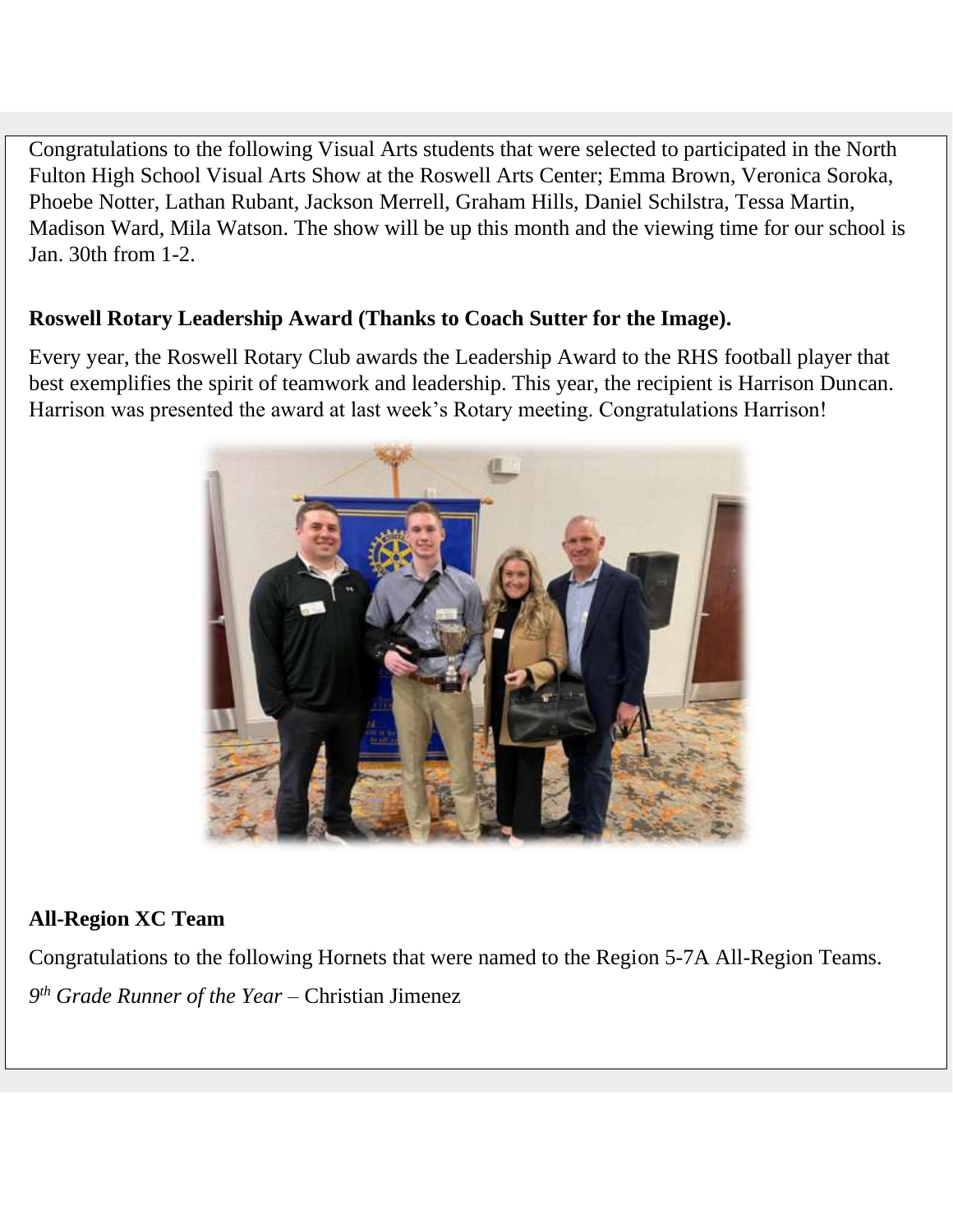*Boys First Team*

- Christian Jimenez
- Christian Cartier

*Boys Second Team*

• Will Uhlmeyer

*Girls First Team*

- Melanie Tribeck
- Lyndley Blocker

## **Basketball**

The Varsity Boys Basketball beat a tough Alpharetta team at home Friday evening by a score of 80-66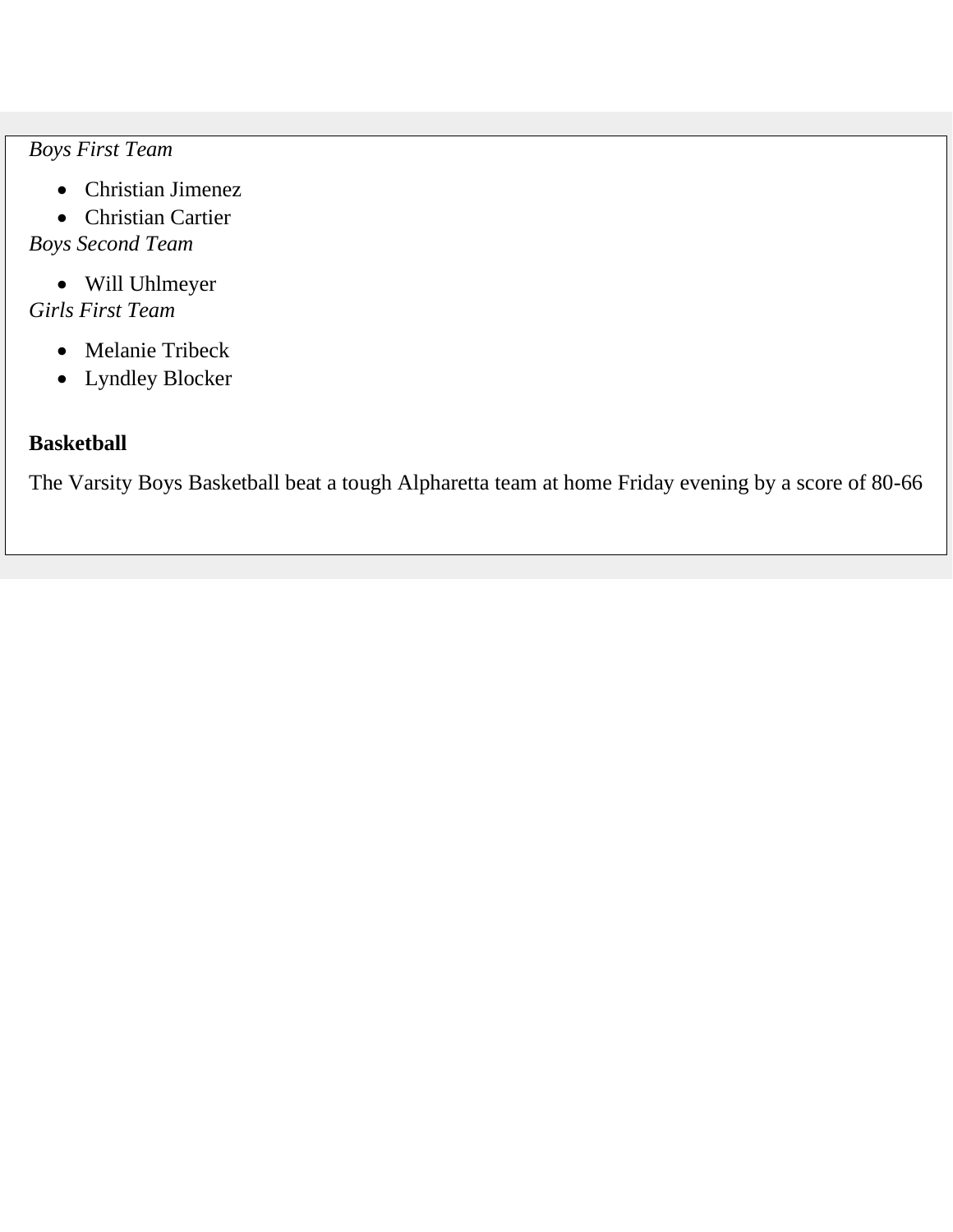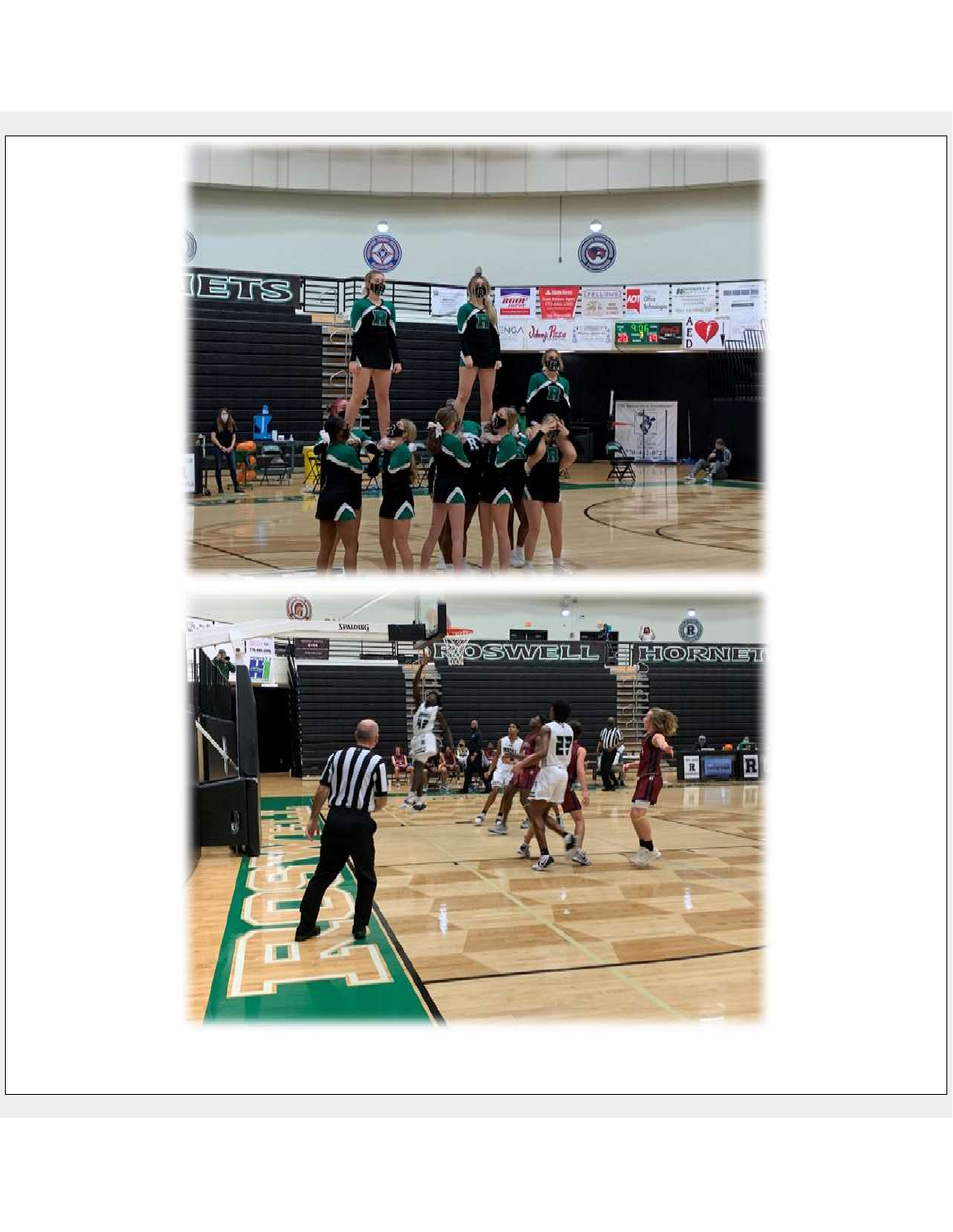The Girls Varsity team swept Alpharetta at home Friday night, 57-46 and at Alpharetta on Saturday, 50-43. The wins guarantee the team a spot in the 7A Basketball State Tournament. The team still must play Milton to determine seeding. Congratulations to Coach Wade, Coach Hoza, and the team.

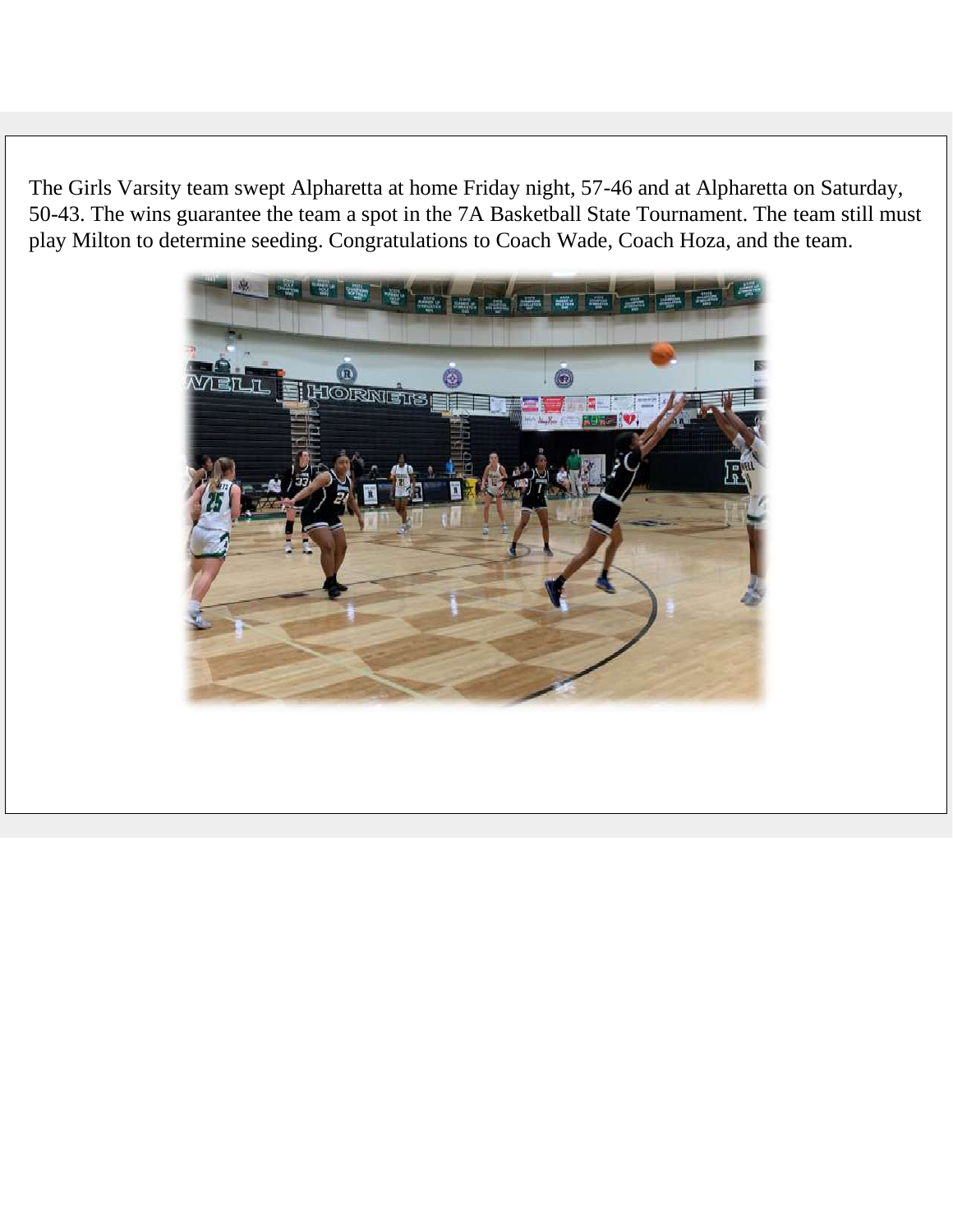

Last week, we were able to honor the 2021 Girls Basketball Seniors. Also included were Boys Basketball Senior Jordan Wicker who could not attend the Boys Senior Night.

#### **Swim (Thank Coach Granville)**

Congratulations to the following swimmers who have qualified for the State Swim meet on Saturday, 2/6/2021 at Georgia Tech.

The RHS girls state team consists of Fiona Getch, Cecilia Rubio, Tyler Godoy, Atlanta Griffith, Emilee Franz, and Addison West! The RHS Boys team is Noah Griffin, Zach Beatty, Thomas Chritton, Jack Dana, Connor Erickson, Alex Janus, and Grant Johnson. Please wish them all well as they represent RHS at State!

**In Case You Missed It:**

**Reminder - Parent COVID Reporting Portal**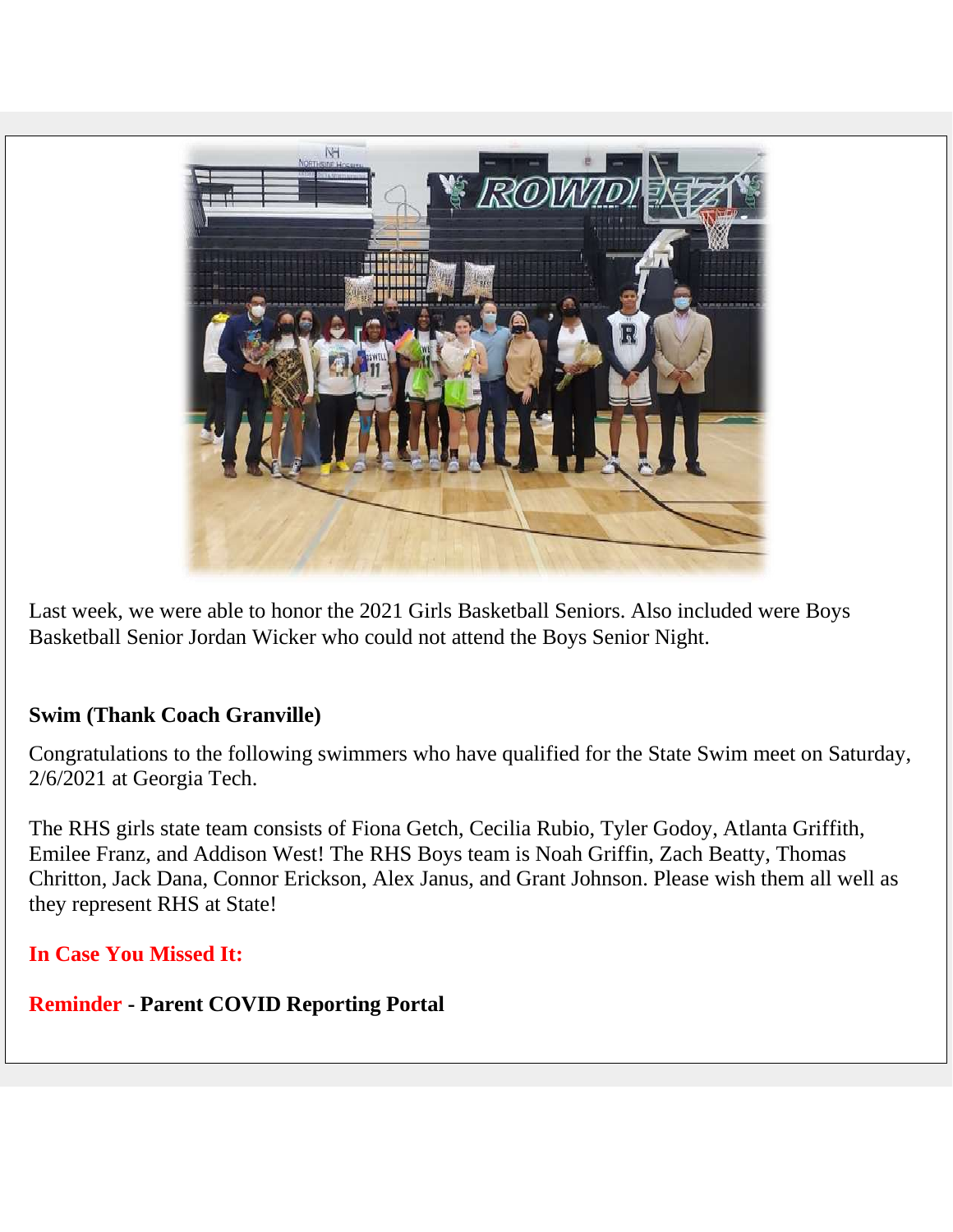Thank you to those of you who have asked about how the notification process works if a student or staff member at Roswell High School tests positive for COVID.

If we have any report of a case, nurses with the school district reach out to the Fulton County Board of Health with information about the case. The Board takes the information provided by the nurse and advises the District and the local school administration regarding whether any parents or staff members need to be notified and what information that notification should contain. This may be based on whether the COVID positive person entered the building, who the person may or may not have interacted with, and if people were wearing masks.

Here is where our community's role in this process is so very important. If you suspect that your student has had **any** interaction with a person who may be positive for COVID, **please report that to the portal**. This could include contact at home, at school (with another student or staff member), with your family, or even at the store. This information helps our school nurses accurately communicate with the Board of Health and makes sure we are giving the appropriate people all the information they need to make the best decisions they can.

All of the information needed to make a report is **[HERE](https://nam03.safelinks.protection.outlook.com/?url=https%3A%2F%2Ffultonschools.az1.qualtrics.com%2Fjfe%2Fform%2FSV_6hWlX46FNk8pNlz&data=04%7C01%7Cshawr%40fultonschools.org%7Cdb409d624d0944d172fa08d875e43c3f%7C0cdcb19881694b70ba9fda7e3ba700c2%7C1%7C0%7C637388970416372511%7CUnknown%7CTWFpbGZsb3d8eyJWIjoiMC4wLjAwMDAiLCJQIjoiV2luMzIiLCJBTiI6Ik1haWwiLCJXVCI6Mn0%3D%7C1000&sdata=Hdyxb7Ua5Q3IETozu9OB7gQk03hcw1kwPxoR9rL9yrg%3D&reserved=0)** or on the front page of the District website at [www.fultonschools.org](http://www.fultonschools.org/) .

Again, thank you for your support and have a great week.

Sincerely,

Robert

Robert Shaw Ed.D. Principal Roswell High School